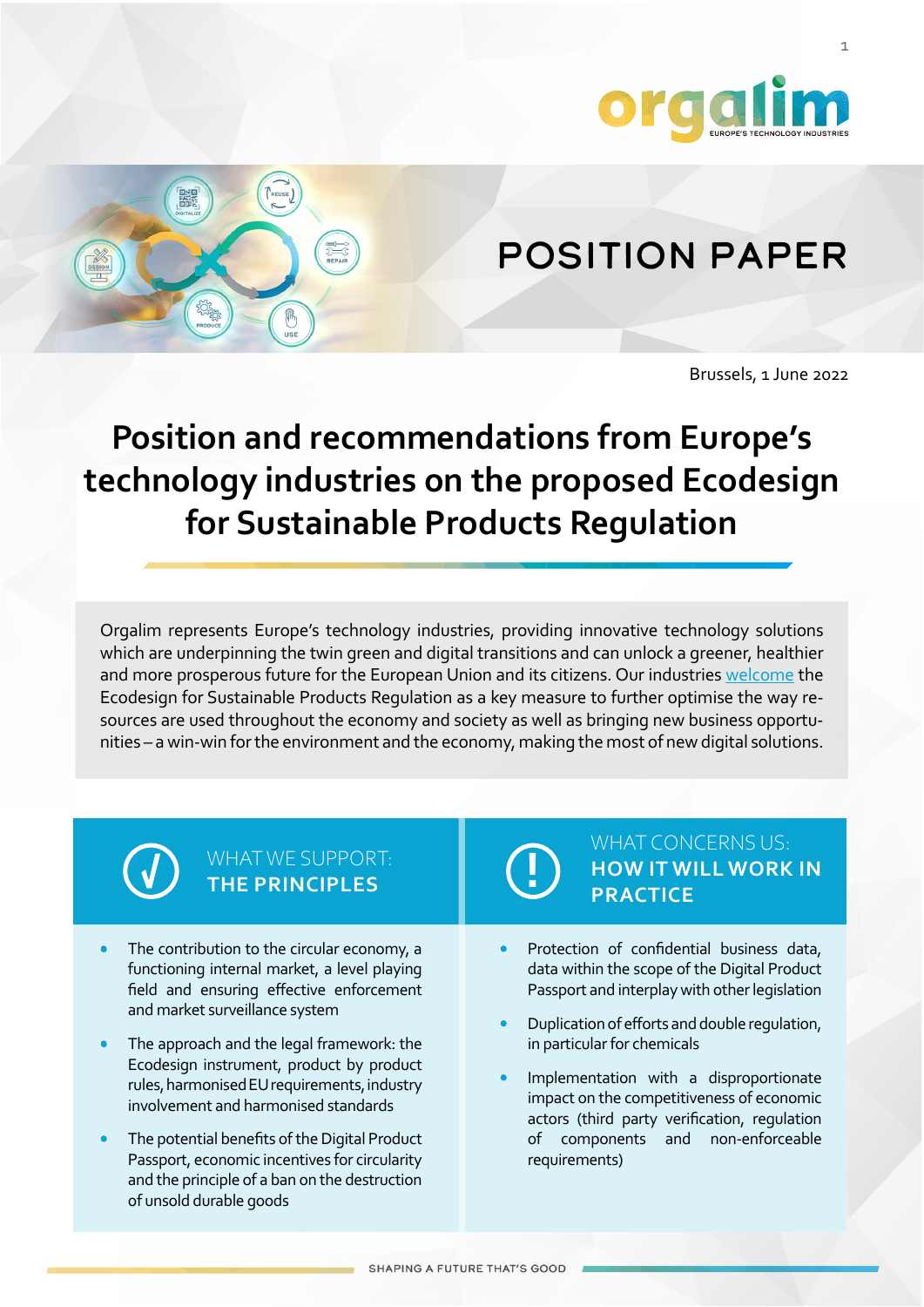# **What we support: the principles**

# **Contribution to the circular economy, a functioning internal market, a level playing field and ensuring effective enforcement**

# **Contribution to the circular economy, a functioning internal market and a level playing field**

Orgalim supports the objective of the Ecodesign for Sustainable Products Regulation (ESPR), which is to establish a framework to improve the environmental sustainability of products and to ensure free movement in the internal market by setting ecodesign requirements that products must fulfil to be placed on the market or put into service. To secure the functioning of the internal market, requirements must be harmonised at EU level.

We are very concerned about different national provisions and mandatory requirements on products not aligned with the proposed new EU requirements. Our industries see the operation of the internal market as absolutely central for the circular economy to function. We also support that the new rules will apply both to products manufactured in the EU and those produced outside the EU and placed or put into service on the internal market, forcing importers to comply with European standards. This is crucial for fair competition and a level playing field. We support a Regulation instead of a Directive because the Regulation will ensure that the obligations will be implemented at the same time, and in the same way, in all EU Member States.

We recommend: Member States should avoid developing national measures on sustainable products that impair the functioning of the internal market.

### **Ensuring effective enforcement and market surveillance system**

Ensuring effective enforcement through the market surveillance system will be of the utmost importance for the success of the ESPR, providing good and fair opportunities for manufacturers and constituting the most effective regime to reach sustainability objectives as well as a level playing field. However, requesting product information will not help if an adequate working capacity is not allocated by Member States. Increased focus on enforcement with more uniform requirements for the Member States will support a level playing field.

 $\sum$ 

We recommend: Member States should be supported in implementing enforcement and surveillance activities when more products are regulated.

### **The approach and legal framework**

### **Ecodesign instrument**

We support the Ecodesign instrument which has already delivered for EU consumers, industry and the planet by taking into account all aspects of the life cycle of the product, and setting measurable and enforceable requirements based on the proportionality principle.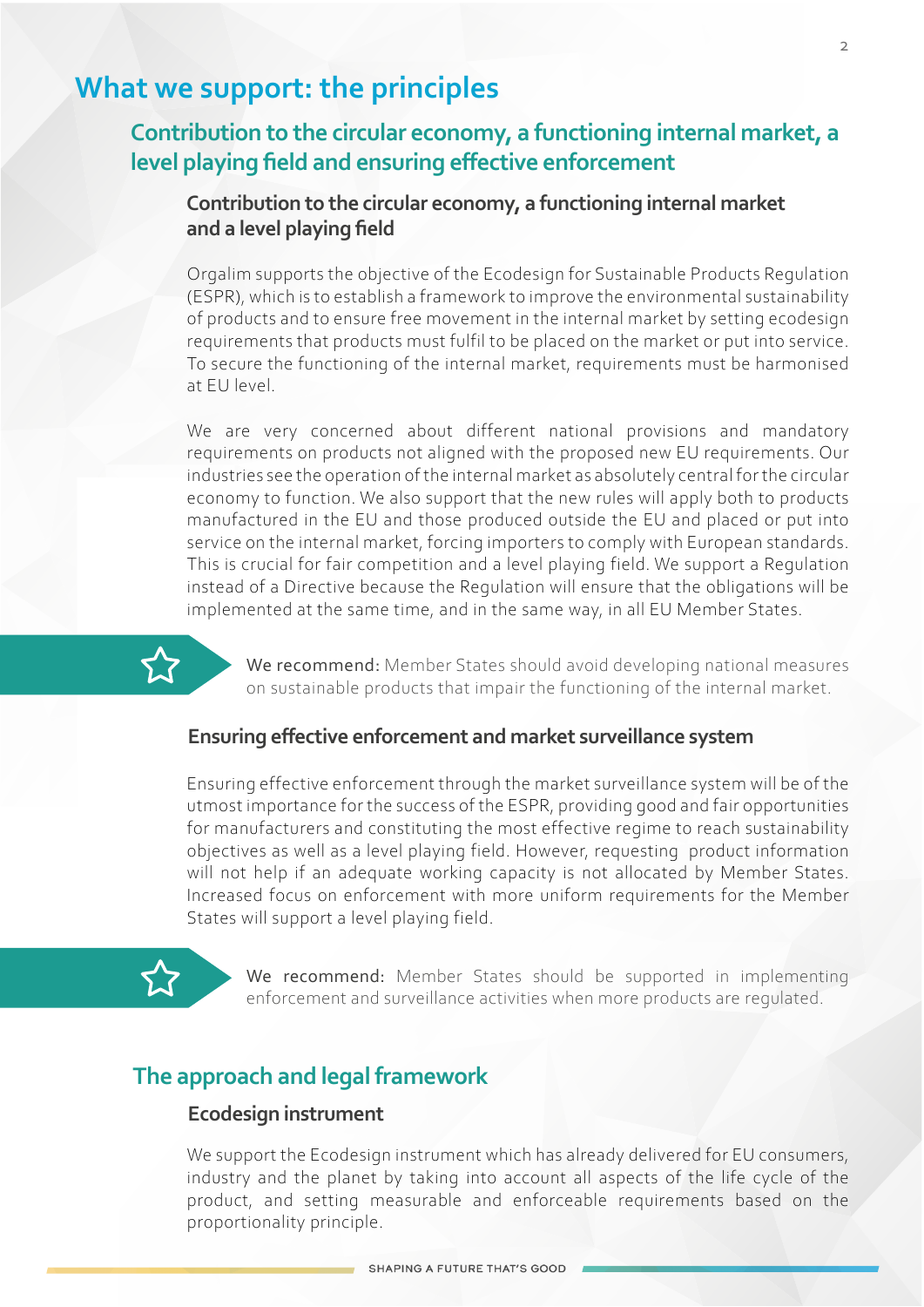

We strongly recommend: New performance and information requirements under the future upcoming ESPR Delegated Acts must make products more circular, be meaningful, easy to understand, comparable and verifiable. The burden put on companies must be proportionate, and data must be of added value for the different actors in the value chain – including the economic operators.

### **Setting ecodesign requirements product by product**

We support that the European Commission will continue to set ecodesign requirements product by product to take into account individual characteristics and specificities of products via the adoption of product-specific legislation based on the best available evidence through impact assessments, as well as transparent and inclusive consultation with stakeholders. The complexibility of the ESPR will depend on the scope of the Delegated Acts setting out requirements for different products.



### We recommend:

- It is important to keep in mind that there could be conflicting requirements, despite the fact that they all contribute towards the same objective. For example, some requirements may impact the safety or durability of products, or the most long lasting designs may be harder to repair. Another example is that the increase in more energy efficiency in some applications may increase the need for materials – which means more resources and a "heavier" footprint. Therefore, the requirements for products need to be fully harmonised with current/upcoming EU legislation and existing measures to ensure complementary, consistent and non-contradictory application, as well as avoiding double or cascading product requirements.
- The scope of the ESPR Delegated Acts should be limited to the product properties that are the most decisive to the environmental performance of a product/product group. This approach will reduce the complexity of the ESPR while still securing that sustainable products will be the norm.
- Since March 2021 the current Ecodesign Directive has addressed durability, repair, reusability and recyclability with resource efficiency requirements on several products. The precedents set by these existing requirements, such as the professional repairer concept to ensure consumer safety, should continue to be used under the ESPR.

### **Industry input**

Industry input will be vital for the success of the ESPR. Expert input from industry will be needed to make sure the requirements will work in practice.



We strongly recommend: The governance structure of the Ecodesign Forum must be specified further; defining how the Commission will use the Ecodesign Forum and making the procedure for adopting Delegating Acts and dialogue with stakeholders as transparent and inclusive as possible. It will be crucial for all relevant stakeholders to be part of the Ecodesign Forum as their industry-expert knowledge is essential.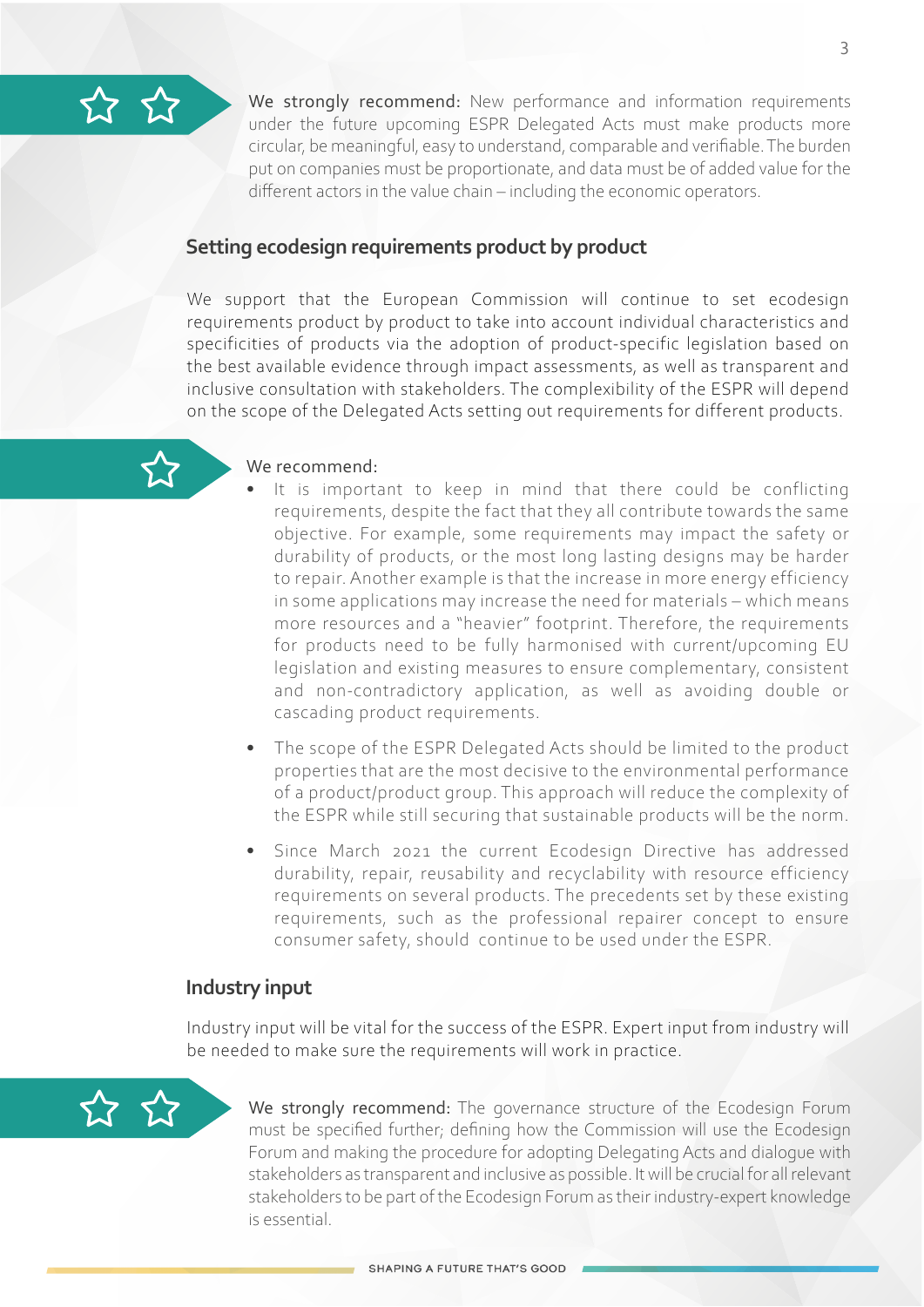### **Harmonised standards**

Harmonised standards remain the best tool to provide presumption of conformity and accommodate state-of-the-art. With regard to the requirements for the use of recyclates or recycled content in products, it should be noted that there is still a lack of harmonised standards for the sufficient and reliable quality of plastic recyclates. There is no guarantee that corresponding recyclates can be offered in sufficient quantities on the market at competitive prices. Furthermore, it is very challenging to provide proof of the recyclates used in products, which is of great importance for imports from non-EU countries and necessitates corresponding market monitoring.

We strongly recommend: The Commission should refrain from issuing its own technical/common specifications. Requirements must be based on scientific assessment methods through recognised European or ISO /IEC/ITU international standards and must be reliable and verifiable. Standardisation bodies and global standards which also rely on technical expertise from industry and relevant stakeholders should be used in the design of the new requirements.



### We recommend:

- Definitions must be clear, harmonised and comprehensible and, if possible, based on related standards in order to avoid misunderstandings.
- The calculation of Product Environmental Footprints (PEFs) and Product Carbon Footprints (PCFs) must be carried out according to uniform, transparent and comprehensible methods in order to ensure comparability of the results. There must also be clarification on how to deal with data from products from non-EU countries that are not subject to EU law. This also affects the general question of effective market surveillance in order to exclude competitive disadvantages for manufacturers in the EU compared to suppliers from non-EU countries.
- Where relevant, only one recyclate quota per product should be specified to ensure that sourcing will be possible.

# **The potential benefits**

### **The Digital Product Passport (DPP)**

Our industries see the potential benefits of the Digital Product Passport (DPP), such as better transparency in the value chain and easier access to data. We support a decentralised system and a product-by-product approach. Wherever possible, existing obligations will, however, have to be included in the DPP to tap this potential.



We recommend: DPP should, where useful, support the inclusion of data generated during the life cycle of the product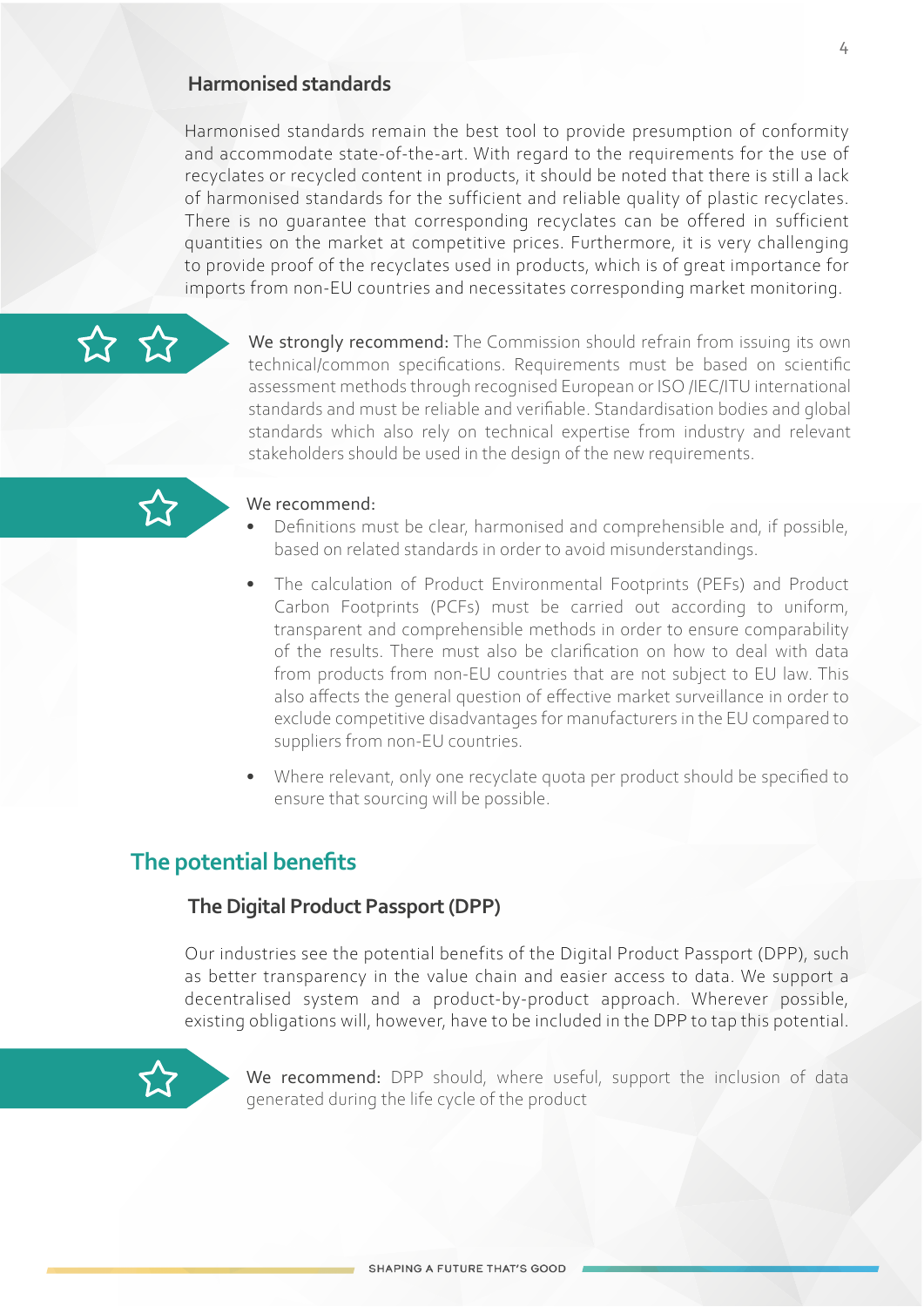### **Data in the same format**

Companies are required to deliver data to market surveillance authorities as well as to different parts of the value chain. The full potential of this data will only be realised if it follows the same format.



We strongly recommend: Specific standards must be set for data format based on ongoing standardisation activities and criteria on how the information is generated.

### We recommend:

- A single standardised "template" or format for the sharing of information between relevant stakeholders in the value chain should be developed, while leaving manufacturers and traders free to choose the most suitable format to provide information to consumers. Interoperability between the DPP and company internal enterprise resource planning (ERP) systems must be ensured.
- The data requirements must be based on harmonised legislation within the EU, and must not duplicate other existing information requirements.

### **Economic incentives for circularity**

Economic incentives for circularity are vital to further develop the internal market. For example, mandatory Green Public Procurement is a powerful tool to boost the demand for sustainable products, provided that the requirements are feasible to implement, measure and control. Making public authorities lead by example would back up EU industry's existing efforts to become a circular economy leader. To realise the large circular economy potential, Green Public Procurement has to drive the circular economy and enable economic potentials.



We recommend: Procurement should be based on the total cost of ownership, including product lifetime and operating costs and consideration of the postconsumption phase.

### **Ban on the destruction of unsold durable goods**

We support the principle of a ban on the destruction of unsold durable goods where this is done in a manner that actually supports the objectives of the Circular Economy Action Plan. Therefore, we support the approach in the proposal of evaluating product group by product group.



### We recommend:

- The possible prohibition on destruction of certain types of products should take into consideration existing alternatives such as reuse or remanufacturing. It is important that any future measures should both reduce waste and encourage others to follow the waste hierarchy, and are as robust as possible.
- Definitions in ESPR should be clarified; for example to clarify what should be understood as a consumer product as well as the definition of destruction.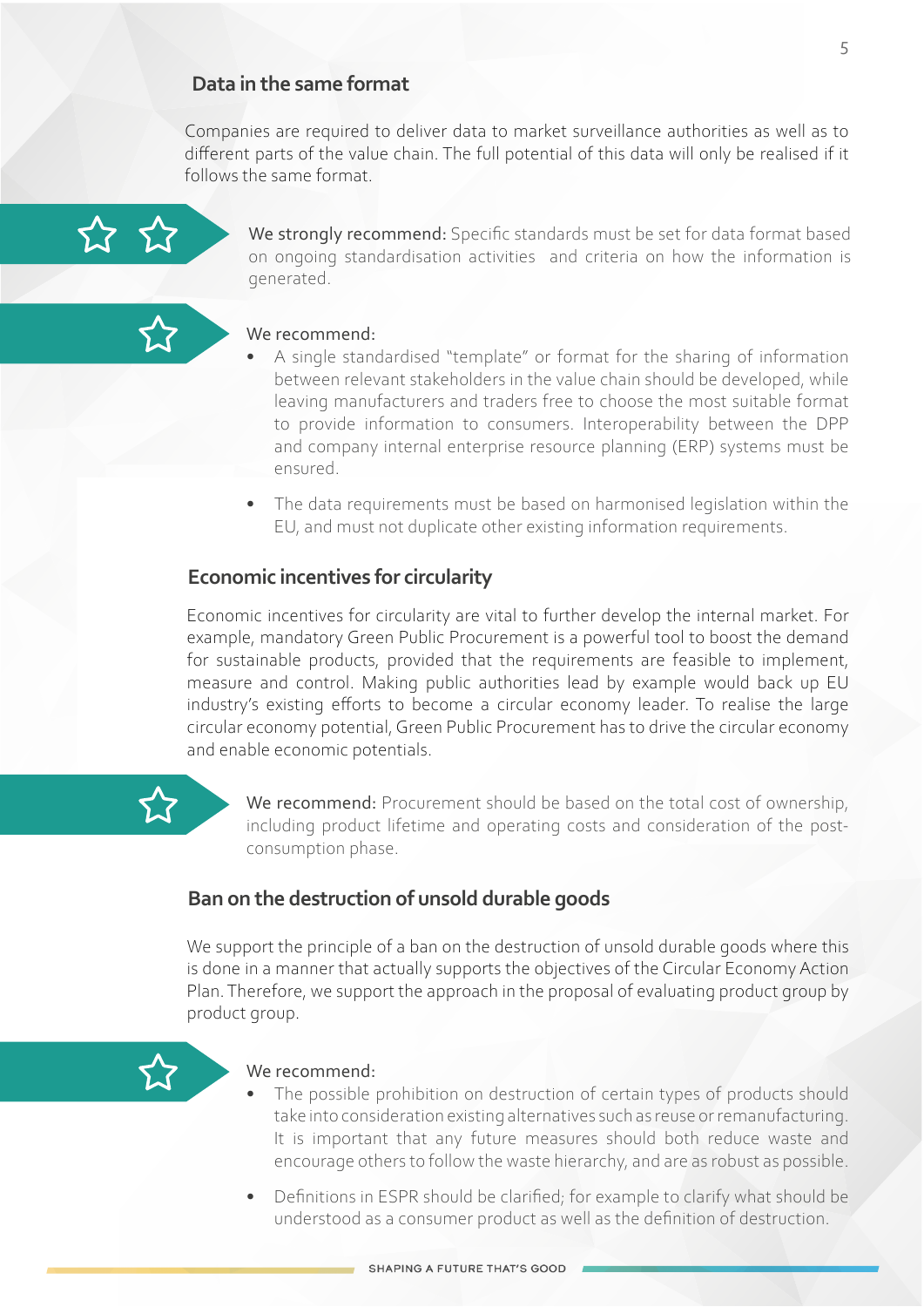# **What concerns us: how it will work in practice**

# **Protection of confidential business data, data within the scope of DPP and interplay with other legislation**

### **Protection of trade secrets and Intellectual Property Rights (IPR)**

Our industries are very concerned about the protection of trade secrets and Intellectual Property Rights (IPR). We acknowledge that there is a balancing act between creating transparency and use of the data in the DPP on the one hand, and protecting companies' rights and trade secrets on the other hand. Confidential business data, IPRs and trade secrets of companies must not be served on a freely available silver plate to their competitors.

### We strongly recommend:

- The confidentiality related to protectable trade secrets must be respected and the protection of IPRs, data exposing IPR and trade secrets must be protected or facilitating product piracy should not be listed in the ESPR Delegated Acts, and the Regulation should exclude this type of data from its scope. If IPR and trade secrets are not excluded from the scope, then high standards of cybersecurity and confidentiality will need to be in place.
- What information should be made available to market surveillance authorities without request must be clarified and these measures must respect confidentiality related to protectable trade secrets, IPRs, security laws and for export control legislations (including dual use).

### **Data within the scope of DPP and the interplay with other legislation**

Our industries are also concerned about the data that will be within the scope of the DPP, the interplay with other legislation and other issues listed below.



!

!

### We strongly recommend:

- New DPPs must be introduced only after an impact assessment and cost/benefit analysis have been conducted to ensure that the new requirements will be proportionate and will contribute to the circular economy.
- Consistency and coherency with other legislation must be ensured e.g. documentation requirements need to be aligned with the provisions / rights on data access of the Data Act.
- Information requirements should be limited to the essential requirements of stakeholders over the lifetime of a product. It is crucial that information collected will add value for the different actors in the value chain.
- "Use-data" in the text of the ESPR Regulation should be defined and product-specific Delegated Acts should clarify which data will be covered in the DPP, who can access data, who owns the data and the responsibilities of each market operator (e.g. who has the obligation to store information on the DPP; the entity placing on the market or the manufacturer, what are the obligations of users/third parties?)

6

<sup>1</sup> Such as for example IEC 82474-1 ED1 Material declaration – Part 1: General requirements, draft Recommendation ITU-T L.GDSPP "Requirements for a global digital sustainable product passport to achieve a circular economy.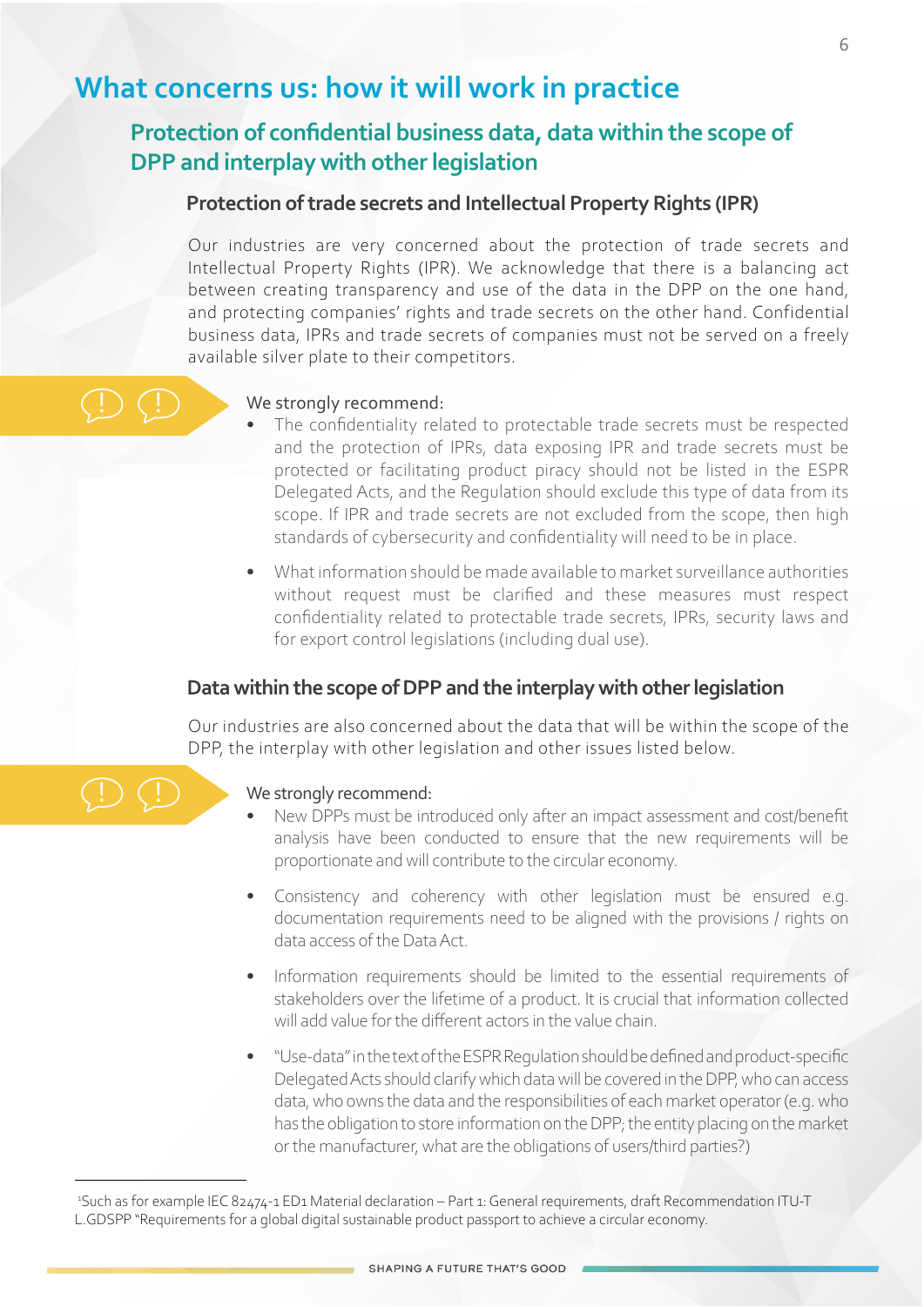- The data format should be designed to be applicable for different legislation, and should be interoperable with existing requirements, to avoid duplication of information and duplication of data itself.
- The DPP should rely on existing databases; such as the database for information on Substances of Concern In articles as such or in complex objects (Products) – SCIP database, the European Product Registry for Energy Labelling (EPREL) database, the database for Construction Products, and avoid unnecessary and burdensome duplication.
- Responsibilities to provide data must be shared between the different actors in the value chain, so that the burden of providing the data is not only on the manufacturer who is placing the product on the market.

### We recommend:

- The DPP should follow the data minimisation principle (as much data as needed, as little data as possible). Access to information should be allowed on a need-to-know basis only.
- We need a decentralised approach and must avoid a central "registry" of the EU for millions of individual product identifiers. Data management should be kept at manufacturers' or product/data users' level.
- The DPP needs to be designed in a flexible and feasible manner to be operative in the upcoming relevant data spaces.
- The standardised knowledge and data models of the product and associated properties (data) should reflect the mechanism defined by the experts (terminology, performance, physical interdependencies, etc) and not mirror and copy data in centralised databases.

### **Designed by policymakers together with the industry**

To be successful, the DPP should be designed by policymakers together with industry, given its considerable knowledge and expertise about value chains, existing systems and what is required for a product passport to work in practice.



!

### We strongly recommend:

- The Commission should start with a small number of products and simple criteria based on data already available, rather than with a wide scope and complex criteria. It is important for the DPP to be tested in smaller fields of application before its use becomes more widespread.
- The DPP must be tailor-made, product category by product category, to define the level of details needed; e.g. by product unit or by reference.
- Existing DPP solutions for certain sectors should be ensured and the standards used should be considered. For example, in the industry 4.0 area there is a decentralised solution for a digital product passport based on what are referred to as sub-model models of the asset administration shell (IEC 63278-1). This product identification approach enables access to both userfriendly web pages of the manufacturer and standardized machine-readable information about the product via a product identification according to IEC 61406 (e.g. in the form of a QR code).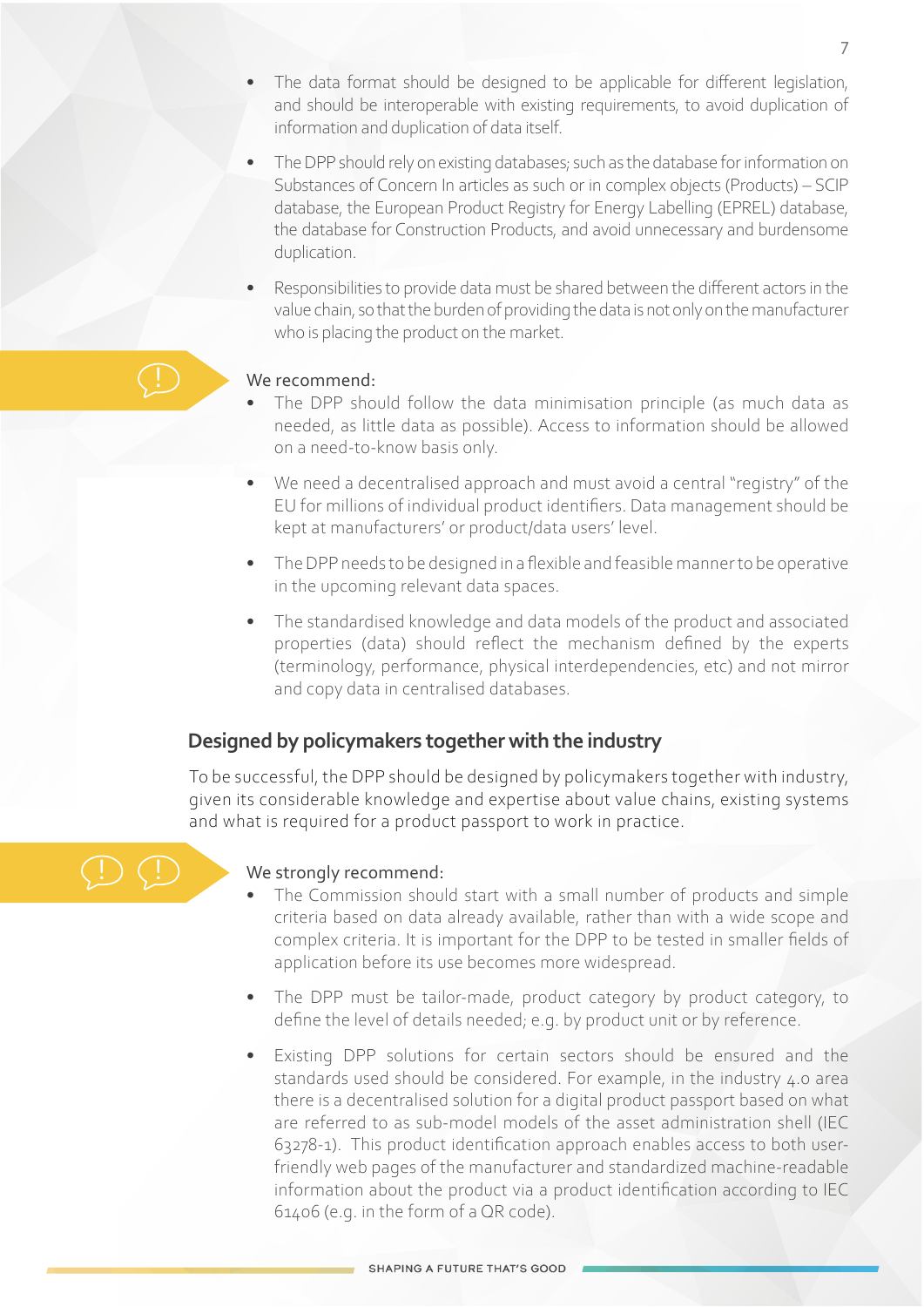We recommend: To ensure that the DPP is really effective (e.g. tracking and tracing of products, information for treatment facilities, etc.), the data carrier representing the identifier should be physically present on the product. Exemptions should be considered for products when not relevant, for example when dimensions are limited.

# **Duplication of efforts and double regulation, in particularfor chemicals**

### **No double regulation for chemicals**

Consistency and alignment between the proposed ESPR and existing or new requirements under other EU initiatives and legislations (e.g. EPREL and SCIP databases, interface between chemicals, products and waste, the proposal on substantiating environmental claims using the Product/Organisation Environmental Footprint (PEF/OEF) methods, the proposal on new rules to empower consumers for the green transition, the Right to Repair initiative, the Construction Product Regulation, etc.) must be ensured to avoid the duplication of effort in providing information. In particular, as chemicals are already regulated in other chemicals legislation (e.g. the REACH Regulation and RoHS Directive), chemicals should not be further regulated under the ESPR.

We fully support the Recital 22 of the proposed ESPR: "This Regulation should not enable the restriction of substances based on chemical safety, as done under other Union legislation. ...This Regulation also should not result in the duplication or replacement of restrictions of substances covered by the RoHS Directive". For example, the case of the Ecodesign Regulation covering electronic displays that banned the use of halogenated flame retardants in the enclosures and stands of electronic displays must not be repeated. In addition, it is important to use currently required information and make sure that any further required information will in fact add value. Especially for chemicals, we must stress the importance of a product-by-product approach.



### We strongly recommend:

- REACH and RoHS must remain the primary legislation for adressing chemicals.
- Policymaking regarding chemicals should be risk-based, not hazard-based.
- Information requirements for all Substances of Very High Concern should be first addressed and handled as there is still much to do in this area.
- There should be no regrettable substitutions (when one chemical is banned, only to be replaced with another chemical just as harmful, or potentially worse) of Substances of Very High Concern or Substances of Concern. The information requirements for substances on the REACH Candidate List should be specified exclusively in REACH in order to avoid multiple regulations which could result in inconsistencies, and also to achieve feasibility and clarity for the companies concerned.

## **Avoid full list of materials and substances**

For complex products it is very difficult to create a full list of materials and substances.



We strongly recommend: Before implementing new requirements on the tracking of hazardous substances, make sure that the existing ones work, are fitfor-purpose, and fulfil the needs of the relevant stakeholders.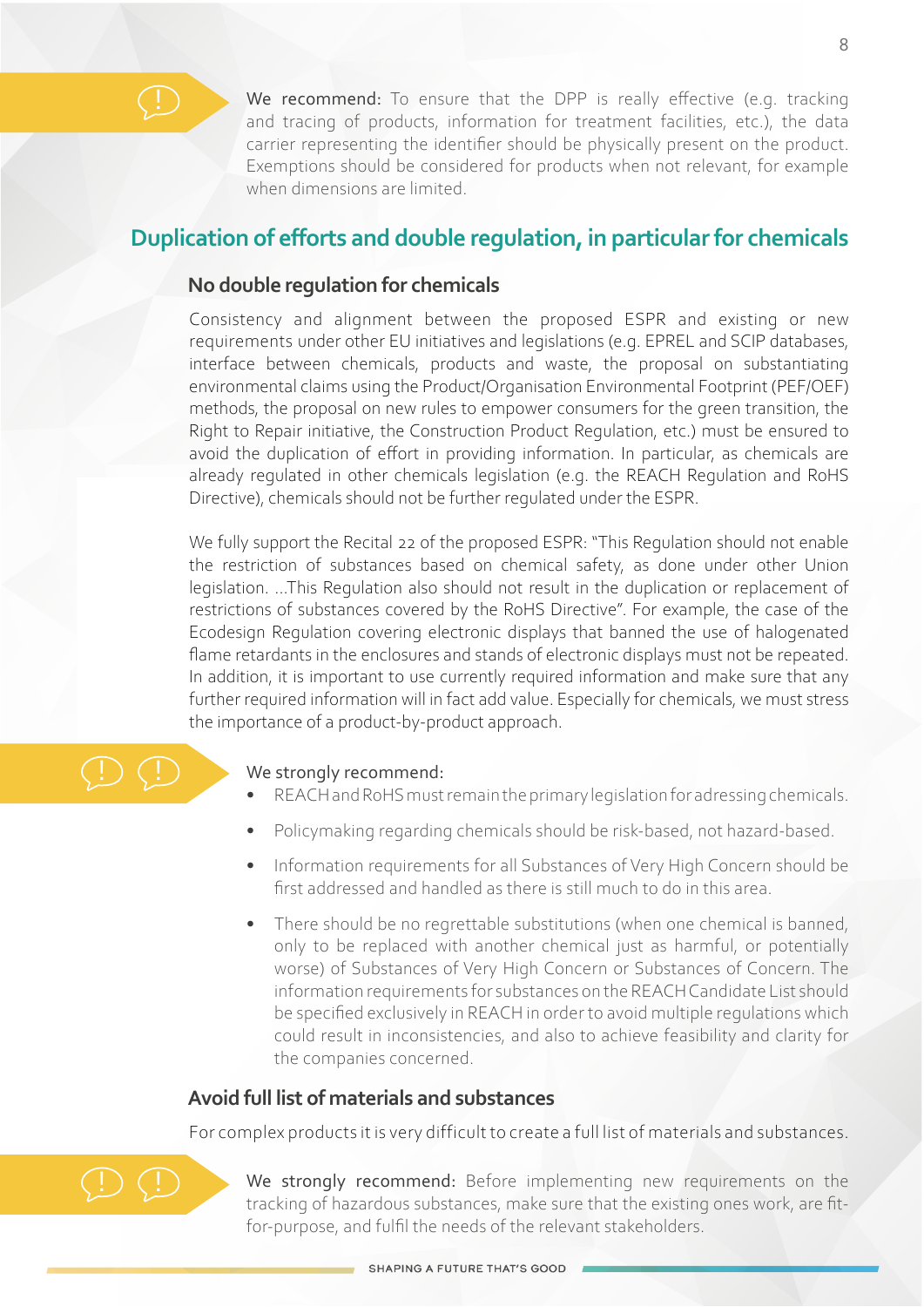## **Implementation and disproportionate burden for industry**

### **Do not extend third party verification for new products if not needed**

As mentioned earlier, ensuring effective enforcement and market surveillance will be of the utmost importance for the success of the ESPR. However, identifying non-compliance is not to be confused with self or third party assessment. The first is the prerogative of the market surveillance authorities and the latter refers to options for manufacturers to check and prove the conformity of their products. We strongly believe that third party verification should not be extended to new products without a strict justification, as it will add costs to manufacturing and slow down innovation while not adding value.

### ! !

!

We strongly recommend: Mandatory third party verification should be considered only if objective data supports this option. Self-assessment is just as valid a procedure, and offers the same level of compliance benefits, as any conformity assessment procedure supported by a third party (e.g. notified body).

### **Requirements must be measureable and enforceable**

It should be recognised that some circularity requirements, such as reparability and durability, are time-related requirements that go beyond what can be verified on the product itself at the time of placing on the market. Even if other requirements such as recyclability or recycled content are not time-related, it is almost impossible to distinguish recycled material content from virgin material content at material level.

We recommend: Mandatory requirements should be set only if they are measurable and enforceable.

### **No disproportionate negative impact on the competitiveness**

This proposal requires a substantial effort from industries, and especially for SMEs we are concerned that their skills and resources may not be sufficient to meet the detailed requirements, particularly with regard to information requirements. Therefore, we applaud the proposal for stating there shall be no disproportionate negative impact on the competitiveness of economic actors, at least for SMEs. We welcome the measures to help SMEs with the general implementation of the ESPR and the future Delegated Acts. However, disproportionate negative impact is not acceptable for any economic actor. We see the risk of such a negative impact, especially where components and parts could be covered by Delegated Acts under the ESPR instead of finished products only, and where life cycle assessments could be imposed on all products. The ESPR should generate an overall environmental and economic benefit. In addition, we are concerned about the very high number of planned upcoming Delegated Acts, as implementation will be challenging for industry and authorities alike.

### ! !

### We strongly recommend:

- There shall be no disproportionate negative impact on the competitiveness of all companies – not only SMEs.
- Sufficent time must be allowed for industry to implement the new requirements in the future upcoming Delegated Acts to ensure legal certainty and predictability.